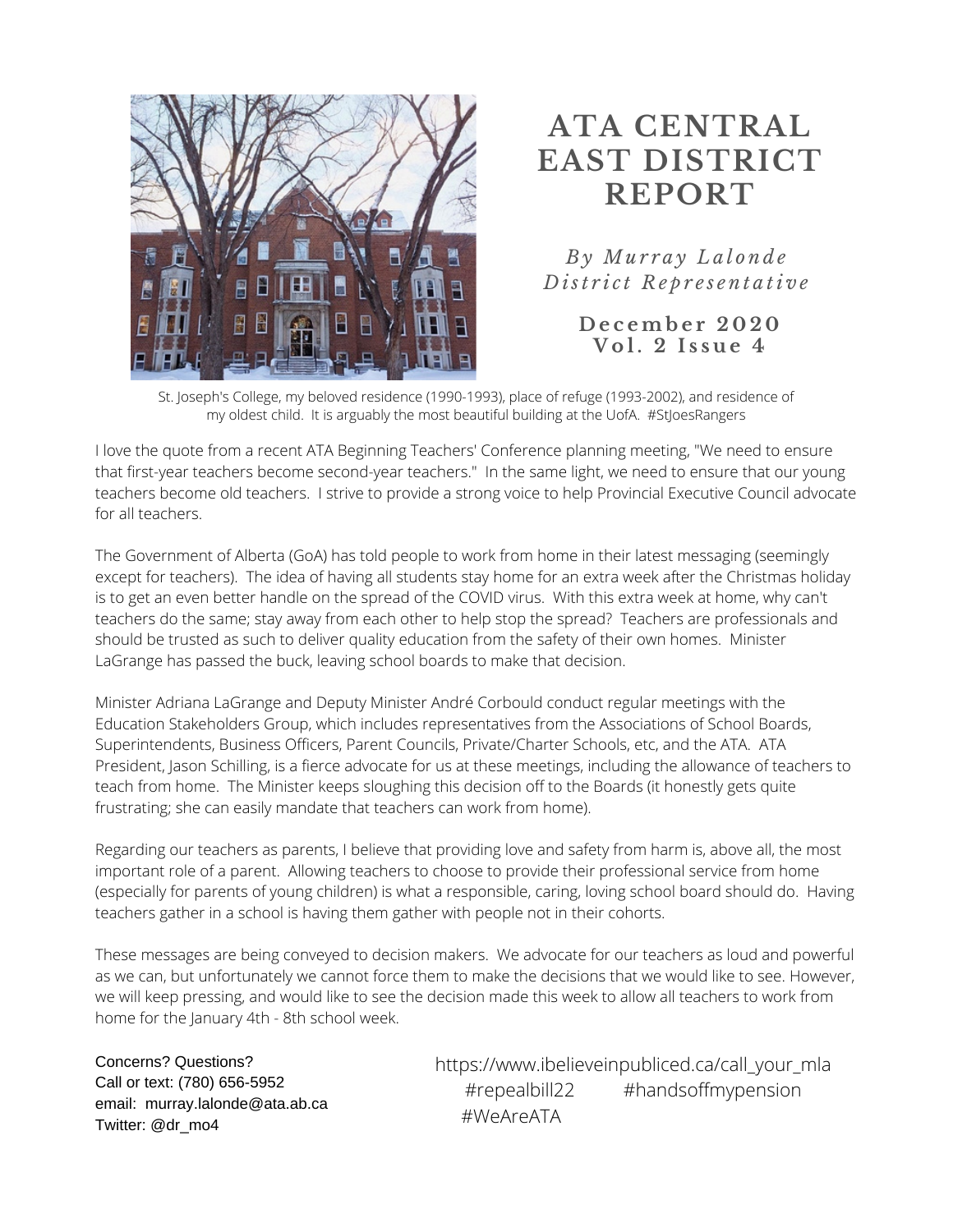**Teachers' Convention**: ESTCA is looking forward to providing an amazing convention! Special thanks go to the planning committee for the amazing amount of work that has gone into planning an unprecedented online convention. Since these are ATA days, not employer days, the ATA is advising teachers to participate from home. If you find that your internet connection at home is not reliable, you will be able to download sessions ahead of time when you have internet access. A HUGE thank you goes to Morgex Insurance for sponsoring all convention associations with Zoom licensing (approximately \$30 000)! You can visit estca.teachers.ab.ca as your main website for convention, and www.ataconventions.ca for more information (ex. your professional duties of attending).

**Tired Teachers**: The research study of "Compassion Fatigue, Emotional Labour and Educator Burnout" is now available: https://tinyurl.com/compfatiguesurvey Teachers are June 2022 tired. Administrators are now assigned to contact trace for COVID. Parents as teachers are worried about bringing COVID home to their families. We really need to take care of ourselves. If you or your family are having a hard time coping, please remember to use your Homewood e-app to find round-the-clock help.

**Alberta School Councils' Association (ASCA)**, arguably our closest ally in advocating for properly funded Public Education, have received a **75%** cut to their funding, retroactive to July 2020! We need to support and advocate for our local School Councils in the important work they do. This would be a great topic of conversation with your MLA.

**Women In Leadership**: we are hoping for locals to form their own Women In Leadership Committees. If you are interested, please visit wil.teachers.ab.ca. Also, please ask your ATA School Representative to help you talk to your Local President about joining or forming your local WILC.

**Elections**: Every 2 years, the ATA holds elections for the elected positions in Provincial Executive Council. In the past, teachers were able to meet the candidates at Teachers' Convention and local forums. However, due to COVID shutting down in person meetings, we will need to rely on recorded speeches found on the ATA website, articles in the ATA News, and online candidate forums. If individual locals would like to hold a candidate forum, you will need to contact Robert Mazzotta, Coordinator of Teacher Employment Services and Chief Election Returning Officer, in order to book your forum on his calendar. This will ensure that forums don't coincide with each other and allows all candidates ability to appear at the forums. I have again registered as a candidate to be your District Rep.

**Central Table Bargaining**: As previously reported, we are in the middle of bargaining the List of All Matters (LAM). We had dates set last week to resume list bargaining, but due to increased severity of the pandemic and new health guidelines, we needed to postpone bargaining to when it is safer to meet in person.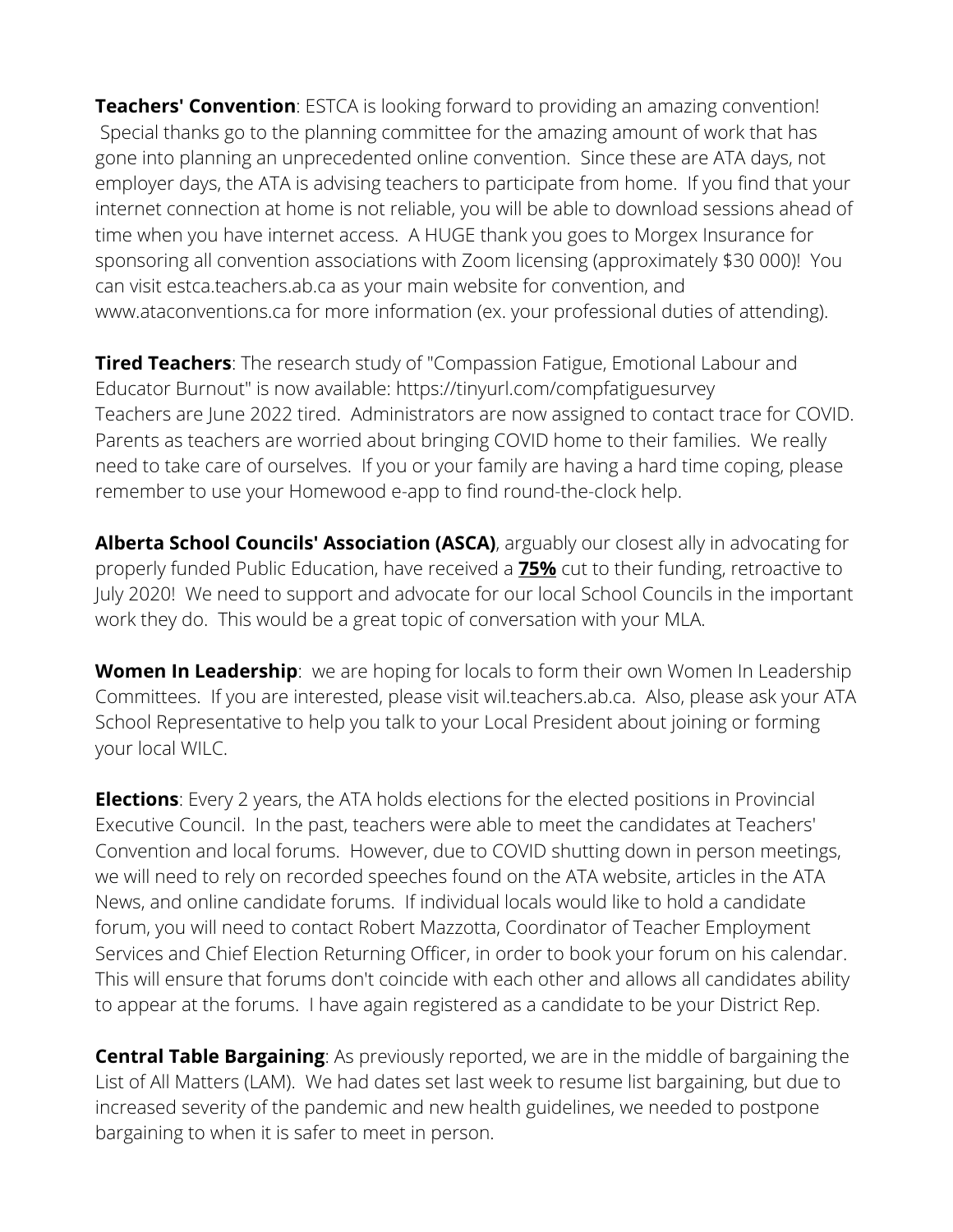**Local Table Bargaining**: Congratulations to CS Centre-Nord Local teachers on the official signing of their **2016-2018** collective agreement, 1.5 years after its ratification! The joy of this is short-lived, as they now have to bargain the expired 2018-2020 local agreement.

Four ATA locals (Wetaskiwin, Northern Gateway, Sturgeon, and CS Centre-Nord) have each authorized to take a government supervised strike vote after their mediators "wrote out" of the process, stating that the two sides are too far apart. CS Franco-Sud is still negotiating, High Prairie just started the local bargaining process, and Grande Prairie Roman Catholic teachers are looking at mediation.

**Curriculum Working Groups**: I don't know what it is about our provincial government, but they don't seem to want to ask us for help. There "appeared to be a deliberate omission of the Association in [the] nomination process" for teachers assigned to Curriculum Working Groups. The ATA has, in the past, been a role player in these nominations by being able to recruit teachers from Specialist Councils. Association staff quickly tried to contact teachers from the 2015/16 CWGs to let them know about the call for nominations through superintendents. "The Terms of Reference for the new CWGs appear very similar to the previous CWGs, except the new group will be tasked with 'reviewing' rather than 'writing' curriculum."

We are currently in Step 5 (Drafting), Stage 3: CWG Input (Nov-Dec 2020) and Stage 4: Connecting with education partners (Nov 2020 - early 2021). Step 5, Stage 5 is public input (2021). Step 6: Piloting in classrooms, and Step 7: Implementation follow different timelines:

- Kindergarten Grade 6 Piloting (2021-22) and Implementation (Sept 2022)
- Grades 7-10 Step 5 Drafting (early 2021-22), pilot (2022-23), implement (2023)
- Grades 10-12 Step 5 (early 2022-23), pilot (2023-24), implement (2024)

**FNMI in Curriculum**: The Executive Committee of the First Nations, Metis and Inuit Education Council wrote a letter to Education Minister LaGrange to call for the removal of Chris Champion and William French from the Curriculum Advisory Panel, to take a strong stance against any of their recommendations, and that anti-racism training be implemented for all curriculum review panelists.

**New Website!!!** There has been a restructuring in Information Technology Services (ITS), and with it a redesigned web property! I know that a lot of members have been asking for an update to a user-friendly website for a long time, and it looks like it will roll out for August 2021. I would like to see each local receive space for their websites and Microsoft Teams accounts for each of their local councils. It is **HIGHLY ADVISED** that locals do not use Google to store information, as we cannot be guaranteed the safety of the information.